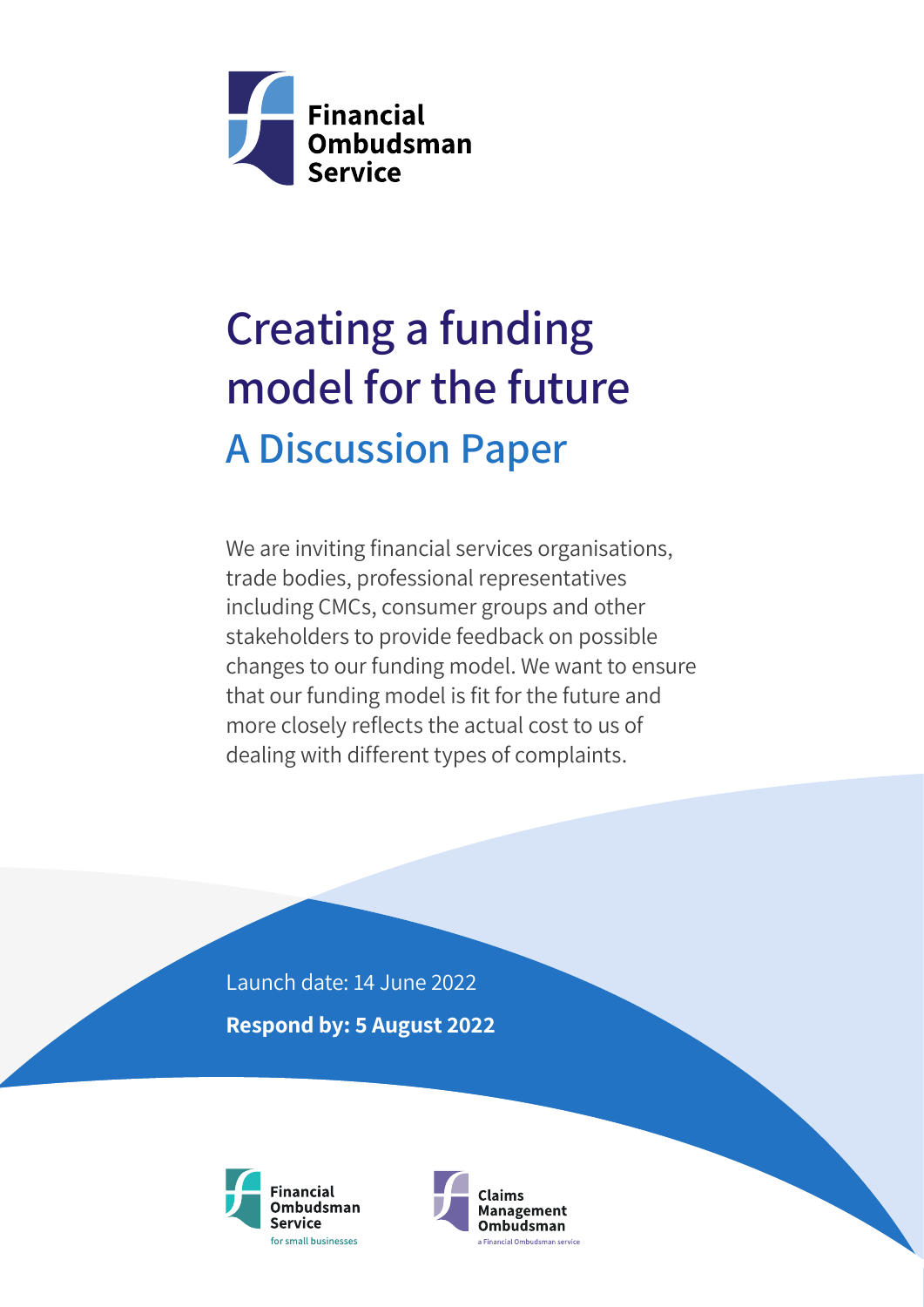### **Contents**

| <b>Introduction</b>                             | 3              |
|-------------------------------------------------|----------------|
| How we are funded                               | $\overline{4}$ |
| <b>Background</b>                               | 5              |
| <b>Our key funding principles</b>               | 6              |
| Options for a future funding structure: 2023/24 | 7              |
| Options for updating the levy structure         | $\overline{1}$ |
| Options for updating the case fee structure     | 8              |
| <b>Ideas for future funding beyond 2023/24</b>  | 12             |
| <b>Ideas we have considered but</b>             |                |
| are not proposing to take forward               | 14             |
| <b>How to respond</b>                           | 15             |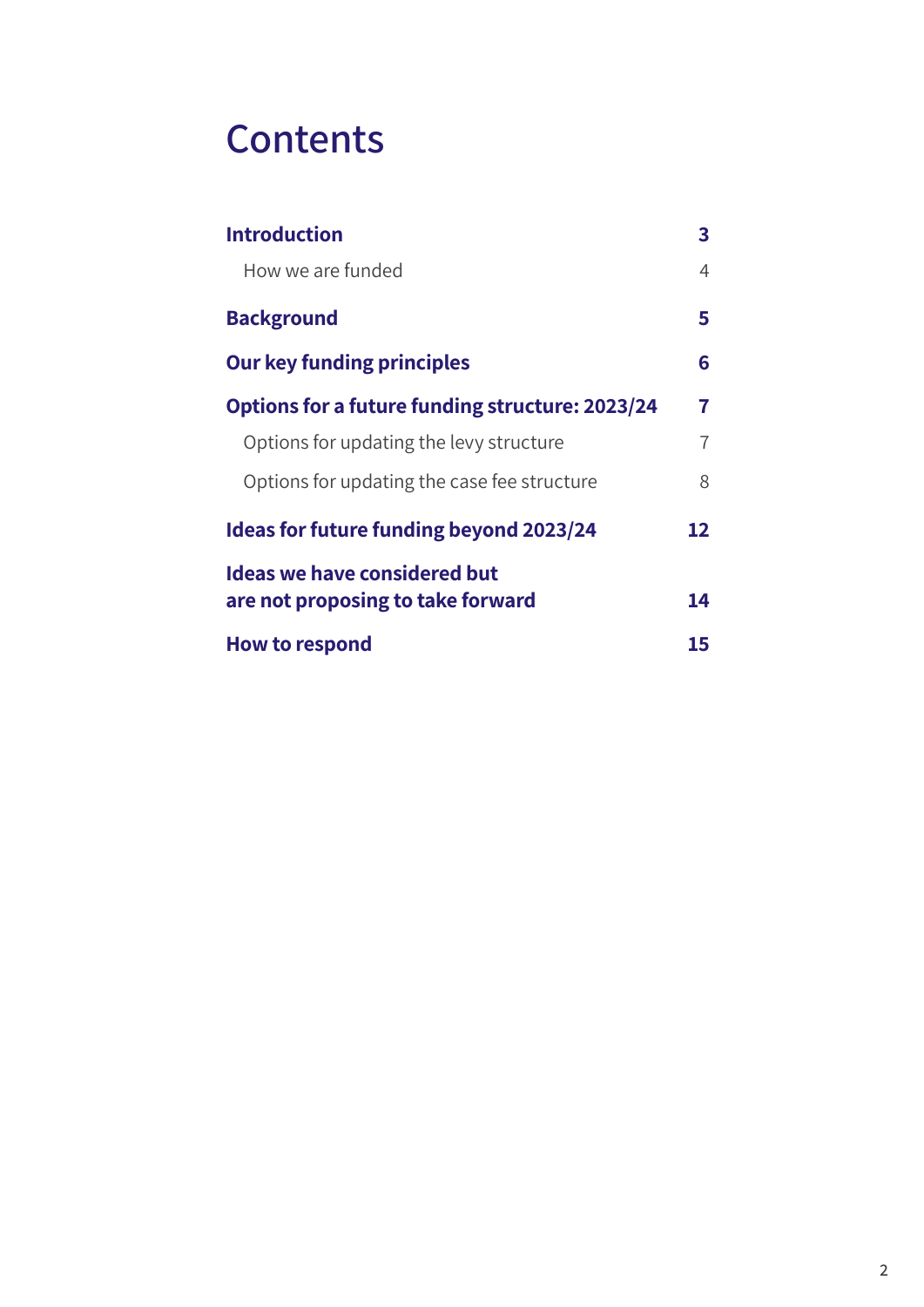## <span id="page-2-0"></span>Introduction

The Financial Ombudsman Service's core purpose is to resolve financial disputes independently, quickly and with minimum formality on the basis of what we consider to be fair and reasonable in all the circumstances of the case.

We also play a key role in the wider financial services ecosystem by enhancing consumer confidence and sharing our insights to help prevent complaints from arising.

In our [Action Plan](https://www.financial-ombudsman.org.uk/who-we-are/governance-funding/action-plan-2021?utm_source=document&utm_medium=pdf&utm_campaign=funding-consultation-2022) that we published last year, and following recommendations from our [independent periodic review,](https://www.financial-ombudsman.org.uk/files/319444/independent-periodic-review-2021.pdf?utm_source=document&utm_medium=pdf&utm_campaign=funding-consultation-2022) we committed to consider revisions to our funding model, including those that might incentivise constructive behaviour by the industry, to resolve cases more quickly, and to ensure the financial sustainability of the Financial Ombudsman Service. We have also this year lowered our reserves from six to three months to release funds for our change programme this year.

Our funding should more precisely reflect the actual cost of resolving over a hundred and fifty thousand complaints every year. The diversity of our cases and the proportion that are less scalable, has increased. Moving forward, we need a funding model that is more resilient to cope with unpredictable volumes of complaints.

Our funding model should support our three priorities to:

- enhance our service
- prevent complaints and unfairness
- build an organisation with the capabilities it needs for the future

In our 2022/23 plans and budget consultation, we asked for feedback about our future funding. This paper builds on the feedback which we received, the discussions which we have had with stakeholders since then, and the feedback to our last future funding consultation in 2019.

We recognise that there are different possible funding models. This paper invites a discussion on the principles that should guide our funding model and the forms that funding could take.

We will take feedback to this Discussion Paper into account in consulting on our budget for 2023/24 later this year.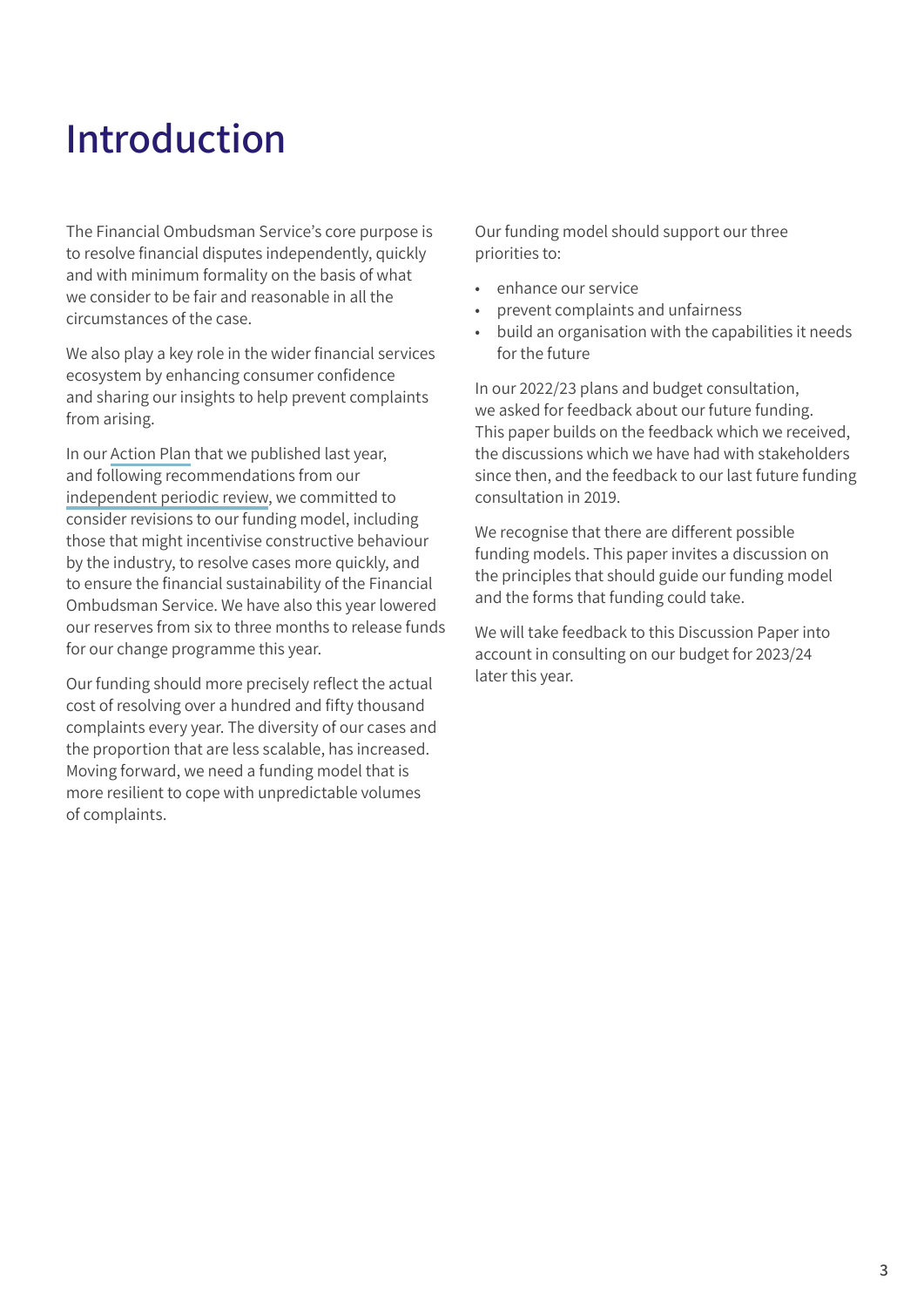### <span id="page-3-0"></span>How we are funded

We are currently funded through a combination of case fees, a general levy on firms in the compulsory jurisdiction (which is charged and collected by the FCA) and a levy (which we charge and collect) on participants in the voluntary jurisdiction.

When we were first set up in 2001, our income was split 50:50 between the case fees and levies. Over time, the impact of PPI meant 85% of our income came from case fees. It is currently split 44:56 (levy: case fee).

All financial businesses must pay a levy whether or not we have received complaints about them. This ranges from £45 a year for a small business to over £7 million for a high-street bank.

The amount they pay is determined by:

- the jurisdiction (compulsory or voluntary)
- industry blocks into which a business' activities fall
- the size of its business.

For participants in the compulsory jurisdiction, we ask the FCA to collect a certain amount on our behalf (currently £106 million for 2022/23) and allocate it between its industry blocks, based on our projections of where we believe our caseload will be coming from.

For participants in the voluntary jurisdiction, we charge firms by industry block and collect the levy directly from them.

Our case fee is currently set at £750 for each case, regardless of the type of case, the stage the case is resolved at or the outcome (i.e. whether the case is upheld or rejected). Individual case fees are payable once a case is closed.

We use a group charging account for the largest financial business groups. They pay quarterly, in advance, based on the expected number of complaints. At the end of the year, the actual number of complaints is compared to the expected and, if more than 15% higher or lower, a charge or credit is raised for the excess. Group charging account members currently have an allowance of 15 free cases annually.

Businesses that are not part of the group charging account are entitled to three free cases annually.

We review our funding arrangements each year in consultation with our stakeholders. For example, in our 2022/23 budget consultation, we consulted about lowering our operating cost reserves from six to three months. This was agreed and has released income to support our change programme and helped us to resolve cases more quickly.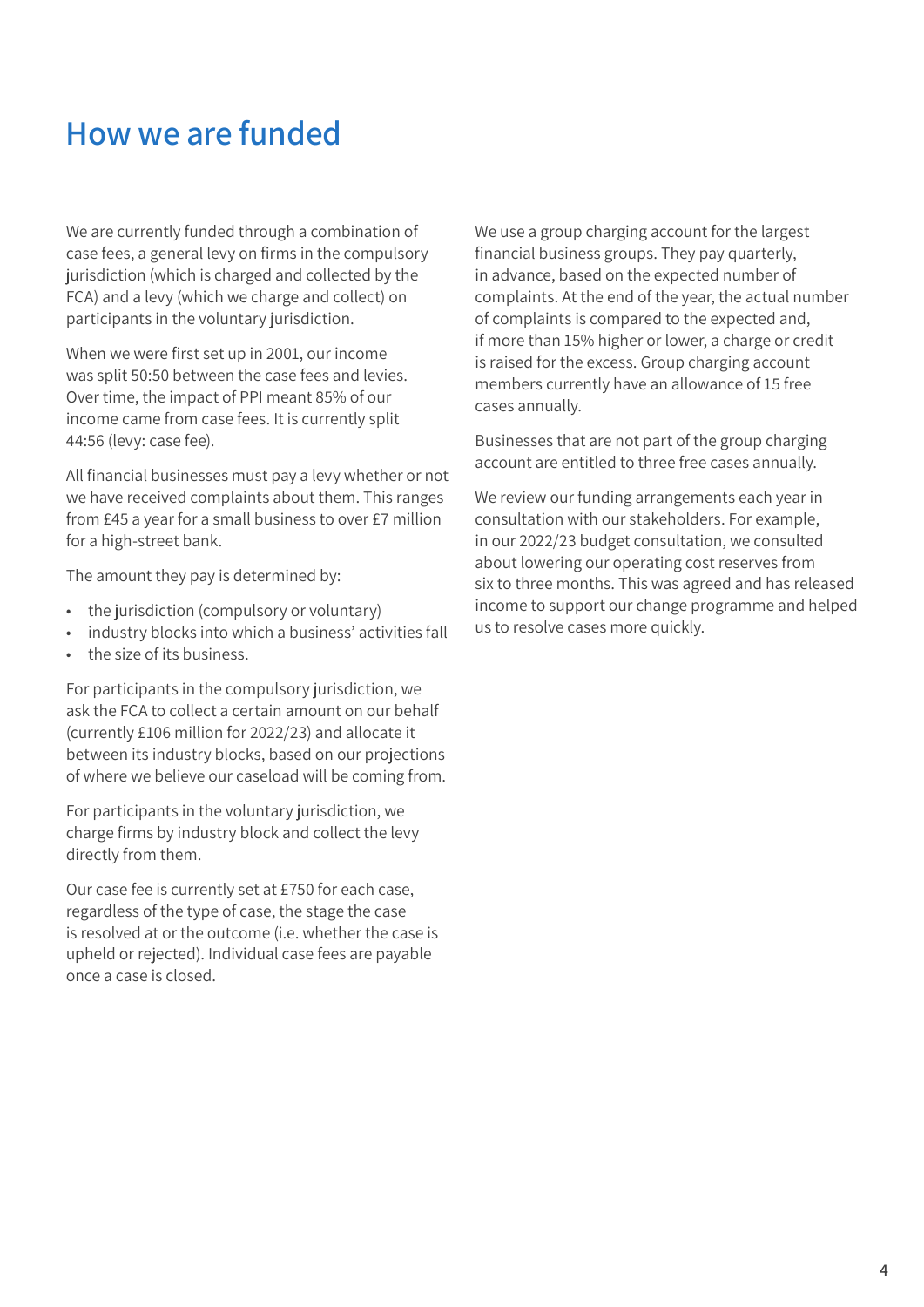## <span id="page-4-0"></span>Background

- 1. In our 2019/20 annual plans and budget consultation, we consulted on possible changes to our future funding in anticipation of the FCA's deadline for complaints about PPI, which was 29 August 2019.
- 2. Our proposals for funding changes centered on bringing a more stable element to our funding through a differentiated levy, including a 'risk‑based' element, where the risk is calculated based on the likely demand for our service, or likelihood of complaints referred to us.
- 3. Following consultation, we concluded that we would not take this concept forward, partly because the existing FCA levy was already a type of risk-based levy. The levy individual businesses pay depends on which FCA industry block it is in and how many complaints we expect to get from those businesses.
- 4. In 2019 we published a separate [future funding](https://www.financial-ombudsman.org.uk/files/232245/our-future-funding-a-consultation.pdf?utm_source=document&utm_medium=pdf&utm_campaign=funding-consultation-2022)  [consultation](https://www.financial-ombudsman.org.uk/files/232245/our-future-funding-a-consultation.pdf?utm_source=document&utm_medium=pdf&utm_campaign=funding-consultation-2022) focused on a proposal to rebalance the proportion of income received from levies and case fees, to 50:50. The feedback showed:
	- Support for changing our funding.
	- Widespread support for our established funding principles.
	- Strong support for our wider work to help prevent complaints and encourage fairness.
	- Mixed support on our case fee proposals, with some respondents offering alternatives including collecting case fees at the point we receive complaints, varying them according to outcome or complexity, or removing them altogether.
	- General support for a 'polluter pays' approach (businesses which are responsible for complaints bear the costs of dealing with them), with some concern that by reducing the proportion of our income that came from case fees, this approach was compromised.
- 5. Our proposed budget for 2020/21 included a proposal for 40% of our income to come from levies, but following the challenges brought about by the Covid-19 pandemic, we agreed with the FCA to freeze the minimum levy paid by businesses. This resulted in only 30% of income from levies. While it had remained our intention to move towards a 50:50 split between levies and the case fee, it is currently 44:56.
- 6. We have continued to keep our funding under review, and each year we consult on our plans and budget for the following financial year. In our most recent [plans and budget consultation](https://www.financial-ombudsman.org.uk/files/320493/plans-and-budget-consultation-2022-23.pdf?utm_source=document&utm_medium=pdf&utm_campaign=funding-consultation-2022), we asked respondents to share their thoughts about our 2022/23 funding and mentioned this discussion paper. We asked for views on what to consider and the following trends emerged, which were broadly consistent with previous consultations:
	- There was support for a 'polluter pays' model.
	- Many stakeholders told us that case fees helped to incentivise the right behaviours to reduce the overall number of complaints.
	- We should have a differentiated fee model mainly focused on the size of a business, the stage at which the complaint was resolved and the complexity of the case or product type.
	- Professional representatives should be charged fees to prevent our case fee being 'weaponised' (our case fees being used by representatives as leverage to pressure firms into paying redress on complaints so cases are not escalated to us).
	- We should be more transparent about how our funding and costs work.
- 7. Last year's independent review of our service made several recommendations, including that we review our funding model, to ensure that it is still fit for purpose and incentivises constructive industry behaviour. This paper forms part of our response.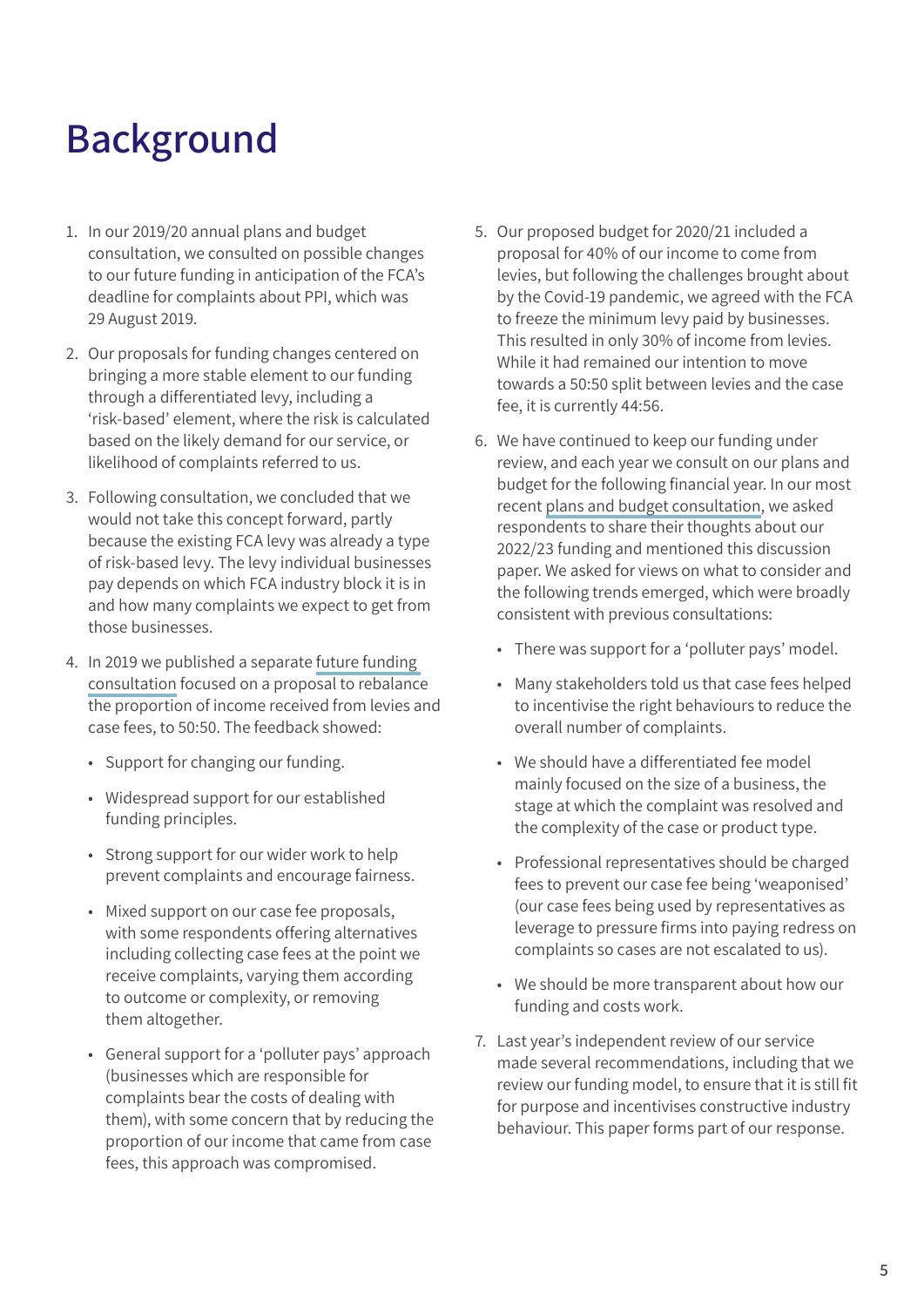# <span id="page-5-0"></span>Our key funding principles

1. Before we consider the options to improve our funding model, it is important to consider what the underlying principles of our funding arrangements should be.

When we last asked for stakeholder views in our 2019 funding review, our current funding principles garnered wide support.

Our overall principles set out that we are:

- free to customers
- fair
- transparent

and that our costs are:

- broadly proportionate, with the businesses which generate the most work paying the most for our service
- easy to understand
- simple to administer for us and for firms
- sensitive to our operating environment
- sustainable over time
- create no incentive for our service to reach a particular outcome.
- 2. We now want to build on these principles as we evolve to reflect the changing landscape in which we operate. We propose that our funding model should additionally:
	- enable recovery of our total costs so we are not running a deficit
	- better reflect our costs in handling different types of complaints
	- encourage firms to adopt positive behaviour with consumers, follow our published guidance, and resolve complaints quickly and fairly
	- be supported by data and evidence.

Q1: Do you agree with how we suggest building on our current principles and are there any other factors we should take into account?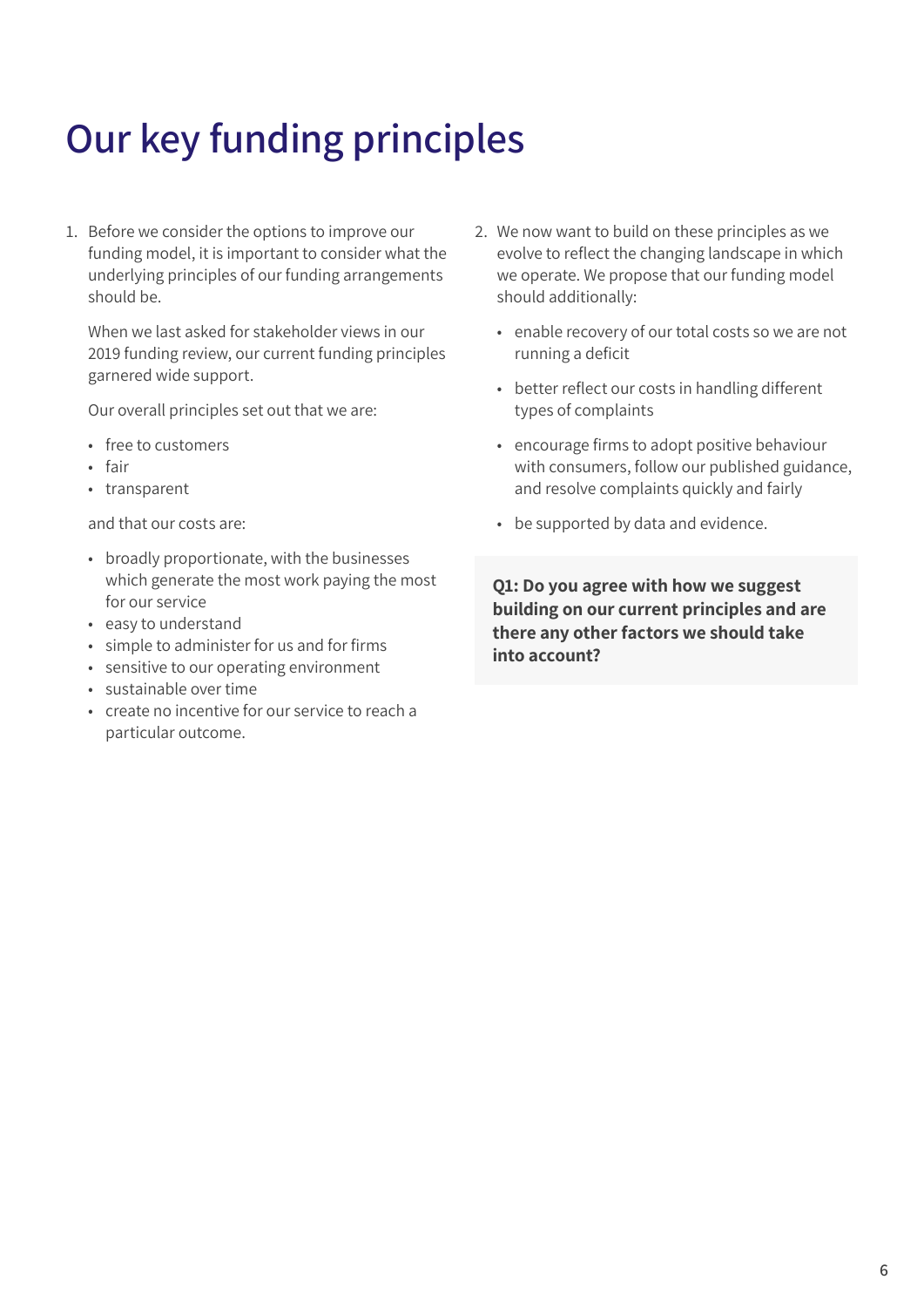## <span id="page-6-0"></span>Options for a future funding structure: 2023/24

Building on the discussions which we have already had with stakeholders, this section focuses on changes that we believe we could put in place in 2023/24.

Subsequent sections of this paper detail options that may be more appropriate beyond the next financial year following changes to processes, systems or legislation.

Based on feedback from this paper and other stakeholder engagement, together with further analysis, refined options will be recommended to our Board to consider in the autumn. We have already discussed our early thinking with the FCA Oversight Committee and expect to discuss with them further in the autumn – the FCA Board is responsible for approving our annual budget.

We know from previous discussions that many stakeholders support the new ideas in principle. We also understand that businesses and their representatives have questions about how they might work in practice and would like to know what the impact will be on our pricing.

At this stage, we have not included any cost projections because the focus of this discussion paper is to make sure that our funding structure options are sound and allow you to provide feedback on how they could most effectively be put into practice.

If we take forward any of the options, we will formally consult on them at the end of this year in our annual 2023/24 plans and budget cycle. At that stage we will be able to provide further details about how, and when, they would be implemented.

### Options for updating the levy structure

### Compulsory Jurisdiction (CJ) levy

- 1. We currently have two levies, a general levy for the compulsory jurisdiction (CJ) and a levy for participants who have signed up to our voluntary jurisdiction (VJ). The general levy only applies to firms covered by the CJ and the FCA raises and collects it. It is payable by all firms authorised or registered by the FCA, including those that have not had any cases referred to us. We collect a separate levy from businesses that have joined the VJ.
- 2. The current CJ and VJ levies (£106 million and £0.7 million respectively) are not designed to recover specific costs, such as staffing and property. Instead, in setting the CJ levy for a financial year, we have previously aimed to raise half our income from the the levies and half from case fees – currently it is 44 per cent from levies and 56 per cent for case fees for our 2022/23 budget.
- 3. Moving forward, we propose that the CJ levy should recover our fixed overheads such as IT, property and other support functions, rather than cover a particular proportion of our income. This will bring more transparency and certainty to our funding model. It will also provide confidence to firms that we are effectively managing our cost base. As these fixed costs are to primarily cover the organisation's infrastructure, it seems appropriate that these costs are shared by industry. Our initial analysis suggests that our CJ levy for 2023/24 could increase above our current £106 million. However, as we refine our analysis and implement our Action Plan, we expect this will reduce over time.

Q2: Do you agree with our option of changing the CJ levy to recover fixed overheads?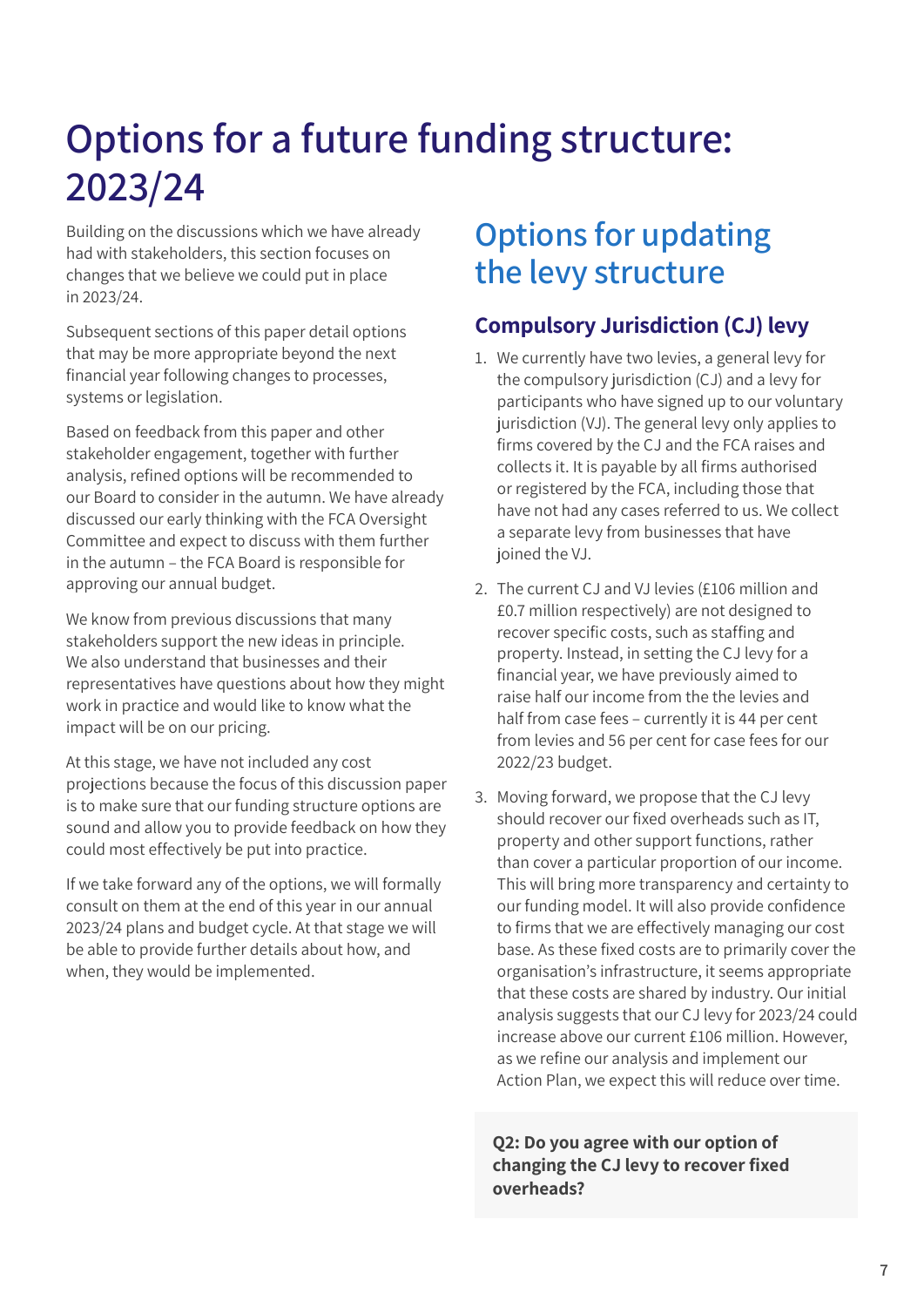### <span id="page-7-0"></span>Voluntary Jurisdiction (VJ) levy

- 4. We currently collect £0.7 million from firms that sign-up to our VJ scheme. This is calculated based on the size of VJ participants' business and in which industry blocks their business falls. However, we propose to charge a fixed fee for all VJ participants instead which we anticipate will be no more expensive than the current arrangement.
- 5. This option aims to reduce the administrative cost that stems from calculating the generally small amounts of levy for each business individually. This will create efficiencies for VJ businesses which currently have to provide us with detailed information to inform our calculations.

Q3: Do you agree with our proposal for simplifying the VJ levy?

### Options for updating the case fee structure

- 6. The Financial Ombudsman Service has had a flat case fee structure since its inception, with the exception of a temporary supplementary case fee for PPI complaints. The benefits are administrative simplicity and the reduced risk of creating unhelpful incentives.
- 7. However, the reality is that cases vary widely. Some cases cost much more than our current £750 case fee to resolve, while others cost less. We want to review whether a differentiated case fee model would more effectively ensure that the financial business against which a complaint has been made pays the costs of their complaints. We also want to understand whether it would incentivise firms to engage with us more constructively.
- 8. Differentiated case fees could allow us to more easily recover the costs of dealing with a case based on how many stages in our casework it needs to go through, or how complex the case is.
- 9. However, the practical implications and risks of doing this include:
	- additional administrative work for us and financial businesses
	- the need for more detailed invoices and case reconciliation, especially in the short term, which may increase fee disputes
	- a need to adapt IT systems to allow more detailed reporting
	- possibly, change data we publish accordingly.
- 10.In the short term, we propose to explore some relatively simple changes. These changes will balance the need to have a case fee model that more closely reflects the costs of dealing with different kinds of complaints. At the same time, we want to make sure that the impact of any changes – administrative or otherwise – are proportionate. The different fee structures that follow are not intended to be mutually exclusive and could potentially work in conjunction.
- 11.The alternative would be to retain the current flat case fee model. This approach is very simple to understand and requires no changes to existing processes, for us or financial businesses. This administrative efficiency fits with our broader goal of being an efficient organisation.
- 12.We would need to review the case fee amount in light of any changes to the levy because the two are interdependent and, in combination, need to cover our operating costs. We also need to consider whether our fees should increase with inflation.

Q4: Should we retain our single, flat case fee or do you support a differentiated case fee model?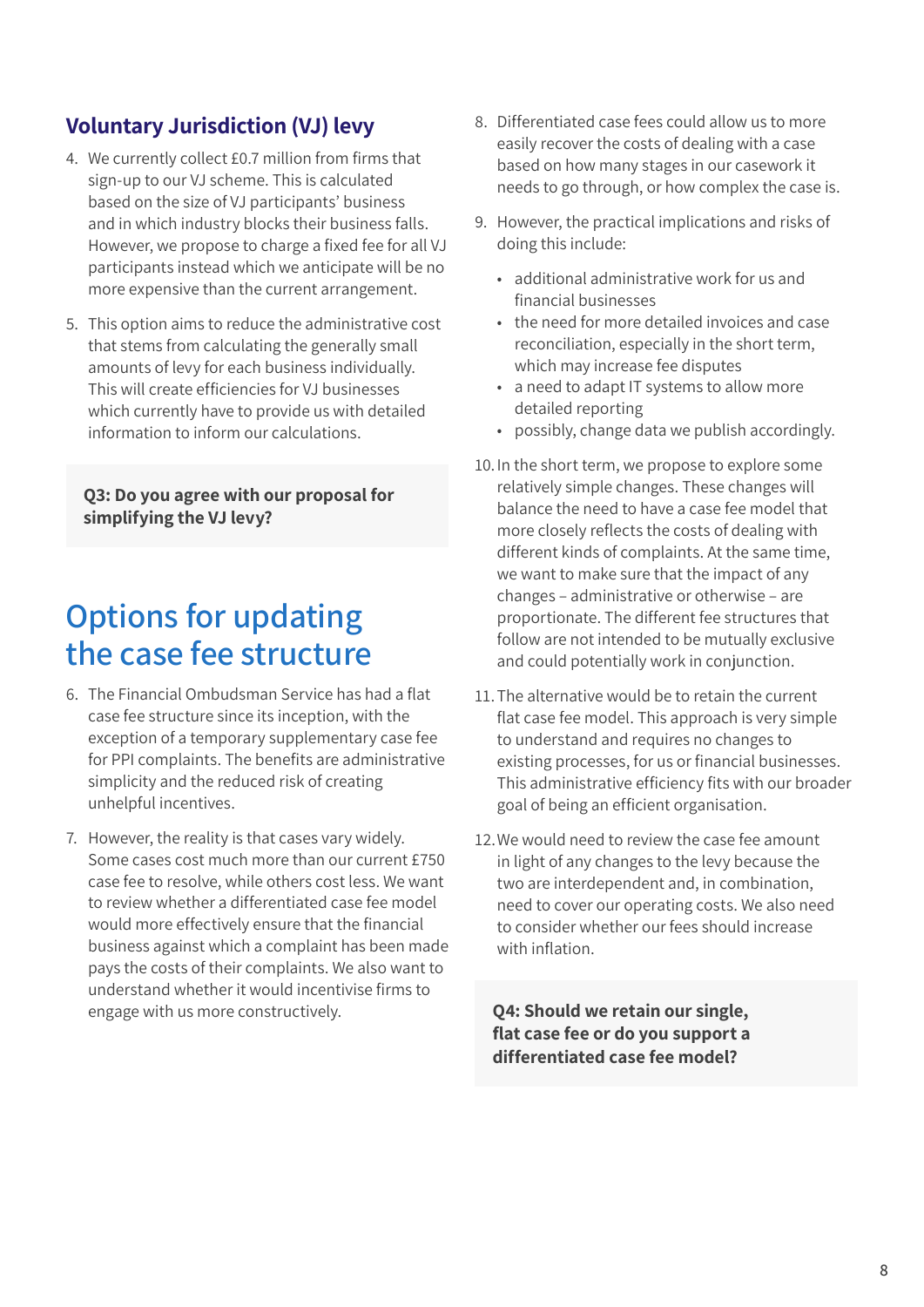### Differentiated case fee according to case stage



The Financial Ombudsman Service case lifecycle

- 13. One option that has been well received by stakeholders is to charge a different fee depending on the stage at which a complaint is closed. Cases often become more expensive as they work their way through our process as additional resources are spent on them. Expense reaches its peak if complaints go to an ombudsman for a decision.
- only be designed to cover our costs, there would<br>not be an incentive for us to push complaints to the 14. Charging by case stage, therefore, helps to ensure that the full costs of a particular case are recoverable, and should be relatively straightforward to implement. As the fees would not be an incentive for us to push complaints to the final decision stage.

**No<br>reas<br>bulp 2,000** unhelpful incentives?**3,000** different case fees according to the stage Q5: Do you agree that we should charge the case has reached before it is resolved? Do you consider this would create any



Details of the stages at which cases closed over the last three financial years (excluding PPI, STL, PBA and the impact of the schemes of arrangement for Provident and Amigo)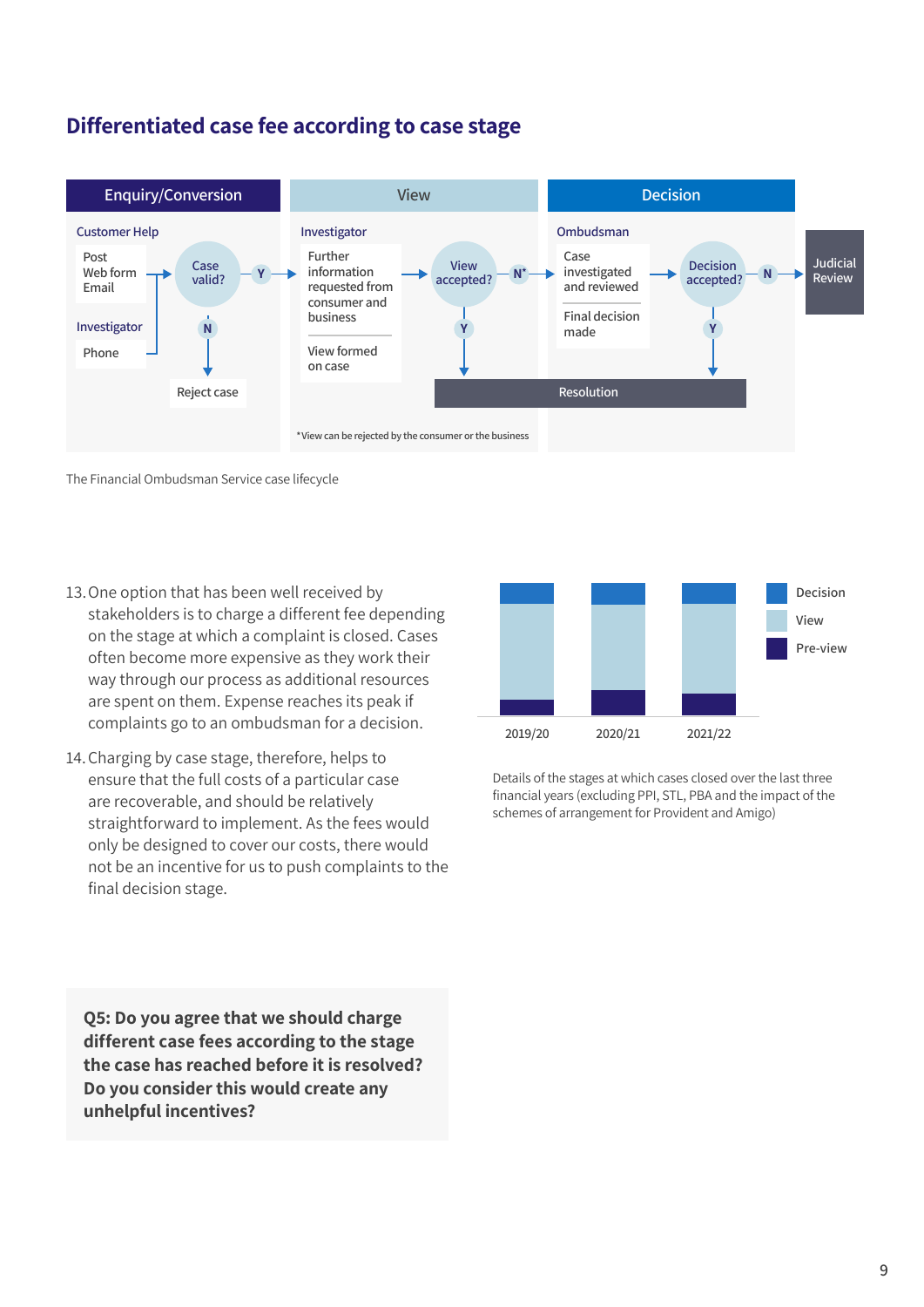### Varied case fee according to the type of complaint

- 17. Another way we could differentiate our case fees is to charge different case fees depending on the type of product or service that is the subject matter of the complaint.
- 18.The aim of this option is to have an objective way to identify cases that are most likely to be costly to resolve, with a case fee that fairly reflects this. For example, we usually resolve complaints about banking products more quickly than complaints about pensions and investments products, which can often be lengthy and complex.
- 19.As we already capture data about the product and issues that a complaint relates to, deploying a new charging structure should be straightforward with limited additional costs.
- 20.One risk is that there can be subsets of cases which are more or less straightforward than others of their type. Pension administration cases, for example, can often be simpler than bank account charge cases. If we were to go ahead with this option, we would keep any revised structure simple initially, and review whether further granularity was needed in future.
- 21.We think that using differentiated fees by case stage could complement this option of charging according to case type. Using both measures in conjunction could ensure that the fee for a particular case more accurately reflects the cost to us of dealing with it.

Q6: Do you agree that we should vary case fees according to the type of product the complaint relates to? If you agree, do you think we should also introduce fees that are chargeable according to case stage?

### Updating the group account fee arrangements

- 22. We run a group-charging account for the eight largest financial business groups, which accounts for around a third of our caseload. It is based on an annual amount split into four payments.
- 23.We introduced this model in 2013 to reduce administration costs with a 15% margin on the calculation. That way, financial businesses do not pay more than they need to, unless it is 15% more than the volume of complaints we forecast for them. If numbers are below the 15% margin, they get a refund. The calculation also provides these large business groups with 15 free cases, compared to the 3 free cases for individual smaller businesses.
- 24.Currently, case fees are paid in advance, based on expected numbers of complaints – as well as reducing administrative costs, it also increases efficiency and creates a steadier cashflow. However, this threshold has not been reviewed since it began. We are therefore reviewing how we improve this data in collaboration with group fee account holders.
- 25.Without the high volume of volatility driven by PPI, we consider that it would be proportionate to reduce the margin from 15% to 5% and remove the free case allowance.
- 26.We have already discussed reducing the margin with the large financial businesses which are part of the group account arrangements and the large industry trade bodies. There is broad agreement about this direction of travel.

Q7: Do you agree with reducing the margin of 15% to 5% and removing the free case allowance in group fee account arrangements?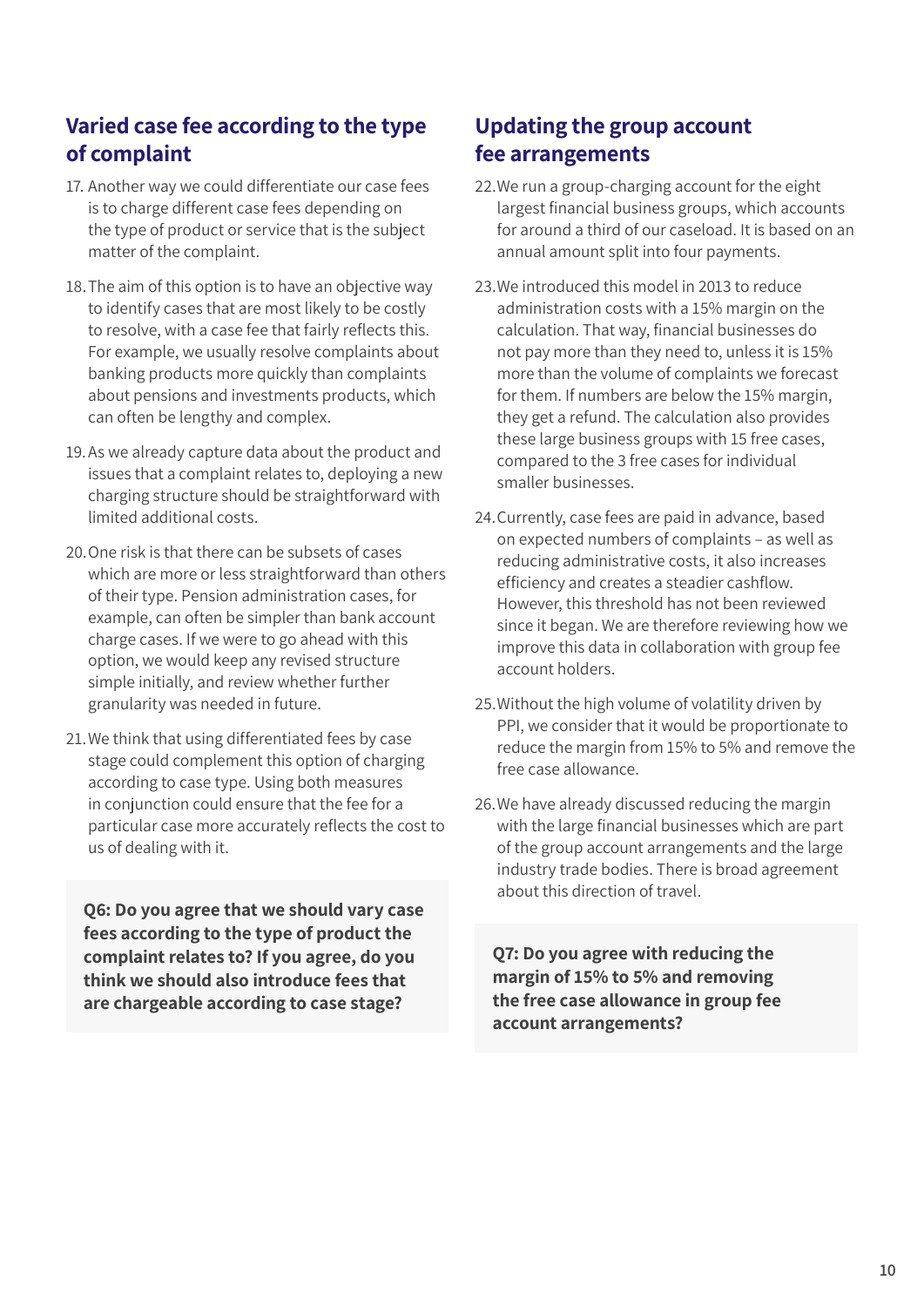### Charging fees as soon as we receive a case

- 27. A case becomes chargeable as soon as it is referred to us, but for financial businesses other than the eight firms that are part of the group account arrangements, we only invoice for our fee once a case is closed – closed either because it has been settled, because the consumer has withdrawn the complaint, closed by virtue of an investigator's view or due to an ombudsman's final determination. This approach reduces the administrative burden on all parties, but it does mean that the Financial Ombudsman Service remains at a higher risk of not recovering any costs if a firm cannot pay. For example, the cost of bad debt and lost income in 2021/22 was approximately £15 million and our provision for 2022/23 is £17 million.
- 28.Charging an initial fee as soon as we receive a chargeable case ('conversion'), with an outstanding fee payable on closure, will help to protect us and levy payers from not recovering the cost of work for firms that cannot pay. It could also dovetail with our differentiated fee structure option. We would need to monitor the impact of this charging arrangement to ensure that the administration involved does not become inefficient and disproportionate.

Q8: Do you agree that an initial fee at conversion will protect us and levy payers from the risk of not recovering costs for completed work?

### Setting a time limit for claiming for refunds on overpaid case fees

29.We propose to revisit the scope of the FCA Handbook's rules on case fees (FEES 5.5B.27R to FEES 5.5B.29R) and introduce a general time limit of 12 months from the date on which a case fee is paid for a firm to seek to claim repayment of it, compared to the current 2 year period. We note that the FCA's corresponding rule in FEES 2.3.2CR also currently sets a 2 year limit.

30. We consider that 12 months is plenty of time for a firm to make a claim. It could address business inertia and encourage firms to act more quickly if they consider that they have overpaid a case fee. It will also give us more certainty about our financial position and reduce our administration.

Q9: Do you agree that a time limit of 12 months to claim for overpayment of fees provides firms with a sufficient opportunity to make any claim for repayment?

### Publishing more detailed data on complaints

- 31.We publish data about the complaints we receive against individual firms on our website. If we apply any of the options set out in this paper, such as using case stage as a fee criterion, we could also introduce this additional 'layer' of data into our regular reporting to allow us to be more transparent with our stakeholders.
- 32.We would need to explore how useful publishing the additional information would be for our other stakeholders and customers, how it could help meet our core purpose of resolving complaints and our wider strategic objectives, especially around preventing complaints.

Q10: Do you agree that we should include the data that results from any new fee structure as part of the quarterly report we publish on our website?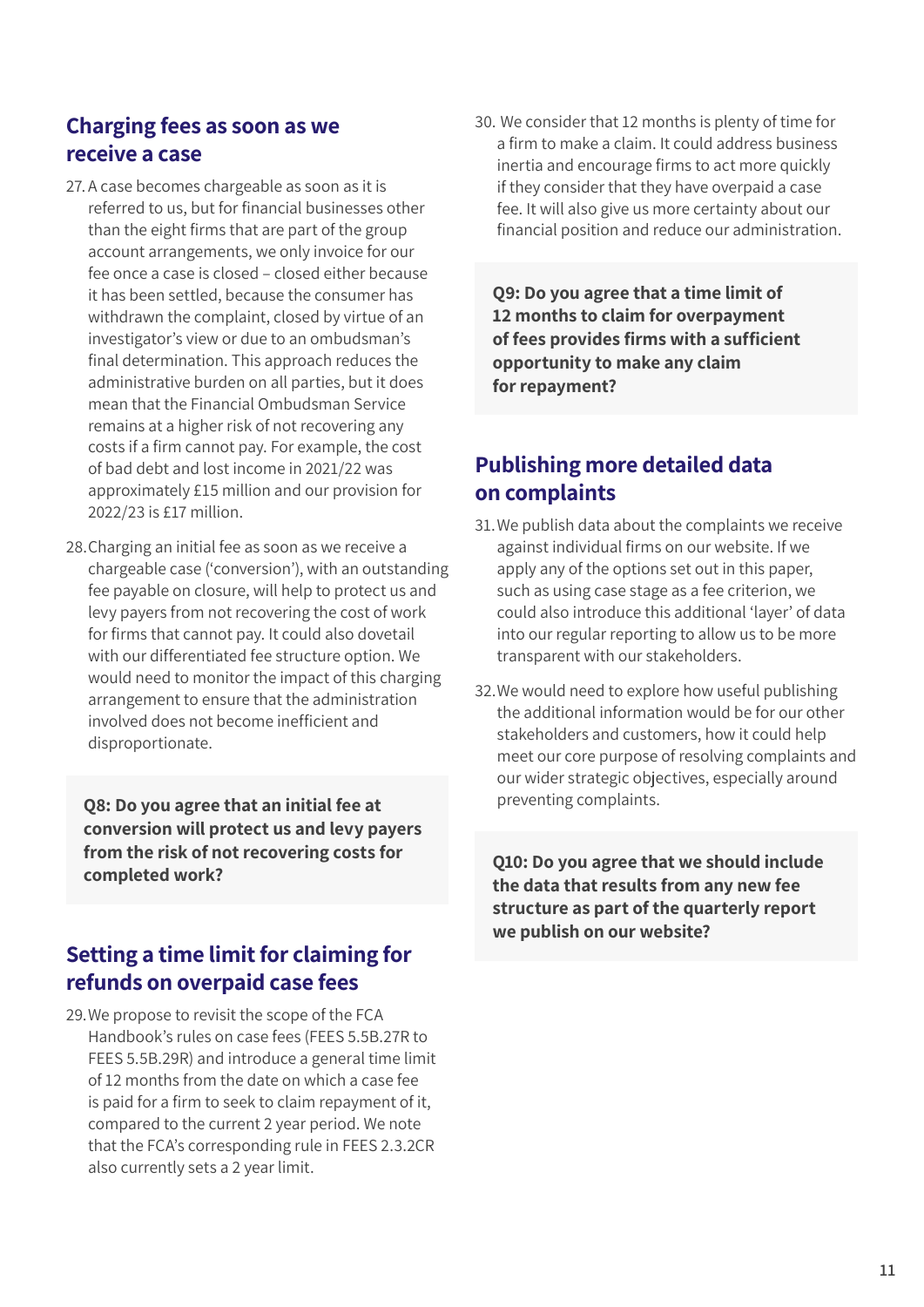# <span id="page-11-0"></span>Ideas for future funding beyond 2023/24

- 1. From our previous conversations with our stakeholders, there were a number of options that whilst of interest to many, would not be possible to implement in 2023/24. For example, some would require changes to primary legislation.
- 2. However, we would like to better understand stakeholder views on these proposals so that we can decide whether we should consider them for the future.

### Charge professional representatives a fee to bring complaints

- 3. A proposal we often hear from stakeholders is that we should charge professional representatives a fee to bring a case to us. The thinking is that it will stop 'frivolous or vexatious' claims and make sure that representatives bring better quality submissions to us.
- 4. We hear a lot of claims from financial services businesses and trade bodies about high numbers of baseless cases from representatives that are unworkable due to information gaps. But we do not see evidence to validate these claims and it is very rare that we see 'frivolous or vexatious' cases.
- 5. Given the strength of feeling around this issue, we have spoken to the FCA which oversees the regulation of CMCs to see if they also receive complaints in relation to 'frivolous or vexatious' conduct on the part of CMCs. The FCA has told us that they have received a small number of complaints but have seen limited evidence to support them and none have so far resulted in formal action being taken.
- 6. Parliament set up the Financial Ombudsman Service to be free to consumers. There is a risk that a fee to a professional representative could become a barrier to legitimate complaints because it is passed on to the consumer. In any event, the [Financial Services and Markets Act 2000](https://www.legislation.gov.uk/ukpga/2000/8/section/230) (FSMA) does not presently give us the power to charge CMCs or other professional representatives a fee.
- 7. If we consider that a complaint is frivolous or vexatious, we have the power to dismiss it under the rules of the FCA Handbook ([DISP 3.3.4\)](https://www.handbook.fca.org.uk/handbook/DISP/3/3.html).

Where a complaint is dismissed for this reason, it is not a chargeable case under our rules so financial businesses would not have to pay a case fee.

Q11: Do you have evidence to demonstrate problematic behaviours from CMCs and do you think a charge from the Financial Ombudsman Service would prevent them?

### Varied case fee according to case complexity

- 8. It has been suggested that case fees which are varied according to 'case complexity' would allow us to more accurately reflect the effort and expertise used in resolving a case. This is often seen as an attractive option by stakeholders as it allows us to use data to set a fee that will enable us to fully recover our costs and retain the 'polluter pays' concept.
- 9. There are a number of factors which may be an indicator of complexity including where:
	- a novel or important point of law or regulation is central to the outcome of the dispute,
	- the outcome of the dispute could have significant implications for a large number of cases
	- the amount at stake in the dispute, and whether it significantly exceeds our award limit
	- the parties have legal or other representation
	- actual or proposed litigation or regulatory action which is likely to be directly relevant to the dispute
	- vulnerability of the complainant or other sensitive factual issues.
- 10.For a fee based on 'case complexity' to be effective, and to avoid protracted case fee disputes, which would be costly to industry and to us, this fee would need to be based on clearly objective criteria.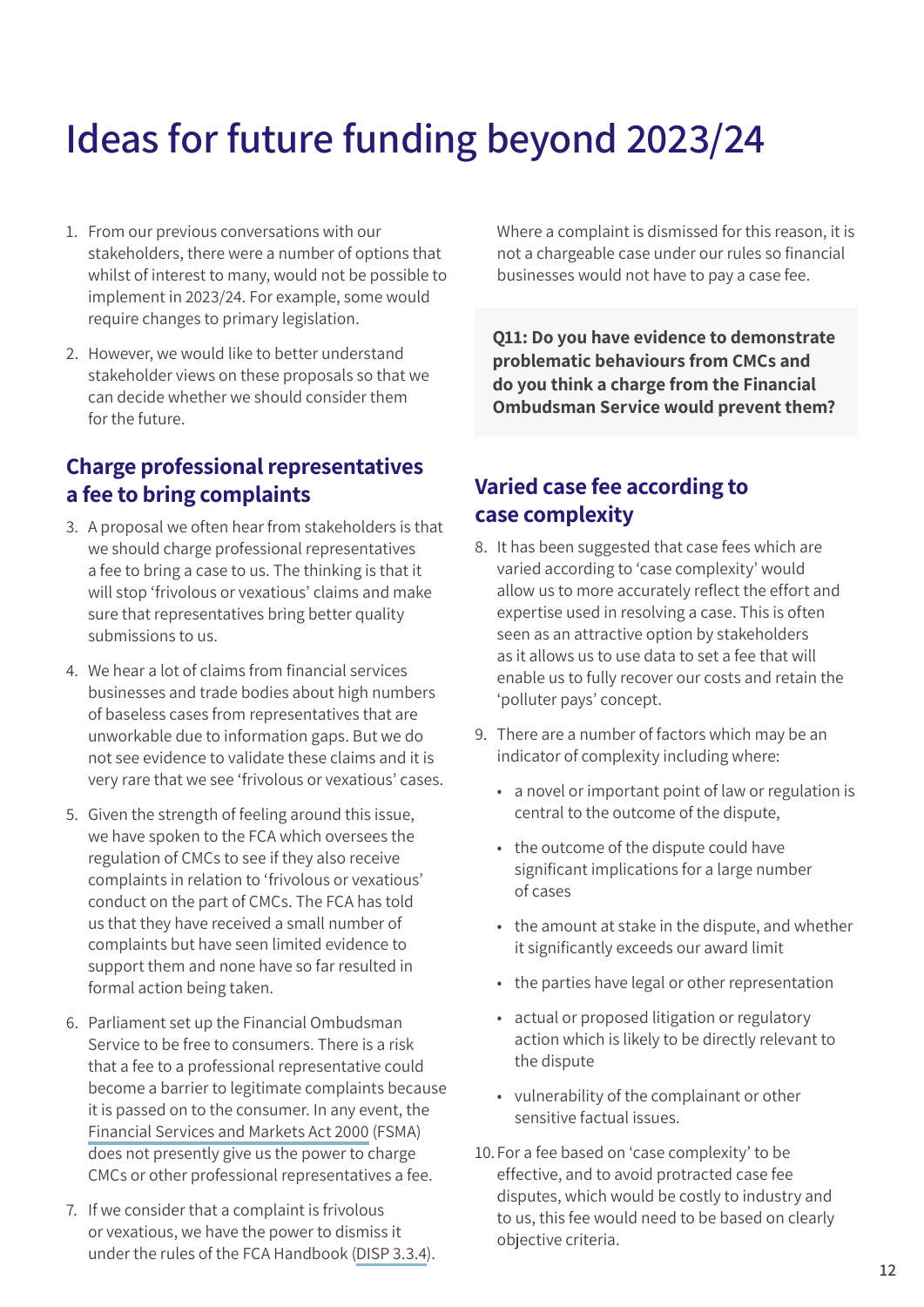11.We also need to consider the potential interaction with other case fee measures, such as case type and case stage to make sure there is no duplication as it is possible that a differentiated fee based on a combination of case stage and case type might serve as a reasonable proxy for case complexity. We consider that we should keep this option of refining differentiated fees further to capture case complexity under review, but do not currently propose to introduce it for 2023/24.

Q12: Would you like us to consider introducing differentiated fees based on case complexity in future? How should complexity be defined and how could fees based on complexity be applied most effectively?

#### Discounts for cases resolved in batches

- 12.For several years we have looked for opportunities with larger firms to get quicker outcomes and make efficiency savings by resolving cases in batches.
- 13.As our role is to consider each case individually there are only certain types of cases where this would be appropriate. For example, in areas of mass claims, such as PPI, it has been very effective.
- 14.In 2021/22, we launched our [Outcome Codes](https://www.financial-ombudsman.org.uk/files/314601/Financial-Ombudsman-Service-consultation-temporary-changes-to-reporting-outcomes-of-practively-settled-complaints.pdf?utm_source=document&utm_medium=pdf&utm_campaign=funding-consultation-2022)  [initiative](https://www.financial-ombudsman.org.uk/files/314601/Financial-Ombudsman-Service-consultation-temporary-changes-to-reporting-outcomes-of-practively-settled-complaints.pdf?utm_source=document&utm_medium=pdf&utm_campaign=funding-consultation-2022) to incentivise firms to make offers on groups of similar cases to enable faster resolutions for consumers. In five months, we received nearly 7,000 offers from around 100 different businesses providing around £22 million redress to consumers. About half of these complaints were about fraud and scams.
- 15.Whilst this initiative worked well, there could be certain challenges in deploying it more widely – for example, in defining what a 'batch' is. For large businesses, it could be hundreds of cases, but it should be accessible to smaller businesses as well. One approach could be to calculate a batch as a percentage of the total cases that a business has with us. But there might also need to be a minimum number.

16.Others have expressed concern that batch closures may include cases that businesses would not have upheld, meaning they are penalised with higher uphold rates. However, we would expect all business offers to be made in line with our approach, including not settling cases that would otherwise be rejected.

Q13: Would you like us to consider offering discounts for cases resolved in batches in future, or do you think that fees based on the stage a complaint reaches would have the same impact? What would be an appropriate minimum and maximum number of complaints to form a batch?

### Introduce supplementary fees for uncooperative firms

- 17. It has been suggested that we should charge additional fees to financial businesses which do not work constructively with us. As we are not a regulator, it is not our role to penalise firms, but [DISP 1.4.4R](https://www.handbook.fca.org.uk/handbook/DISP/1/4.html) does require financial businesses to cooperate fully with the Financial Ombudsman Service and to comply promptly with any settlements or awards made by it.
- 18.When businesses do not behave constructively, we incur additional costs because it can take us longer to resolve complaints and creates inefficiencies. Examples include: refusing to engage with us, not sending us the required documents on time; needing multiple contacts with a firm before we receive all the information we need.
- 19.Implementing an additional administrative charge for firms which cause unexpected and unnecessary costs might incentivise them to engage constructively with us, but we would need to make sure that we have a clear, well-defined basis on which to charge these cases. We would also need to consider the behaviour of the consumer bringing the case, so that firms aren't unfairly charged.

Q14: Would you like us to introduce supplementary fees for firms which are uncooperative and how do you define 'uncooperative'?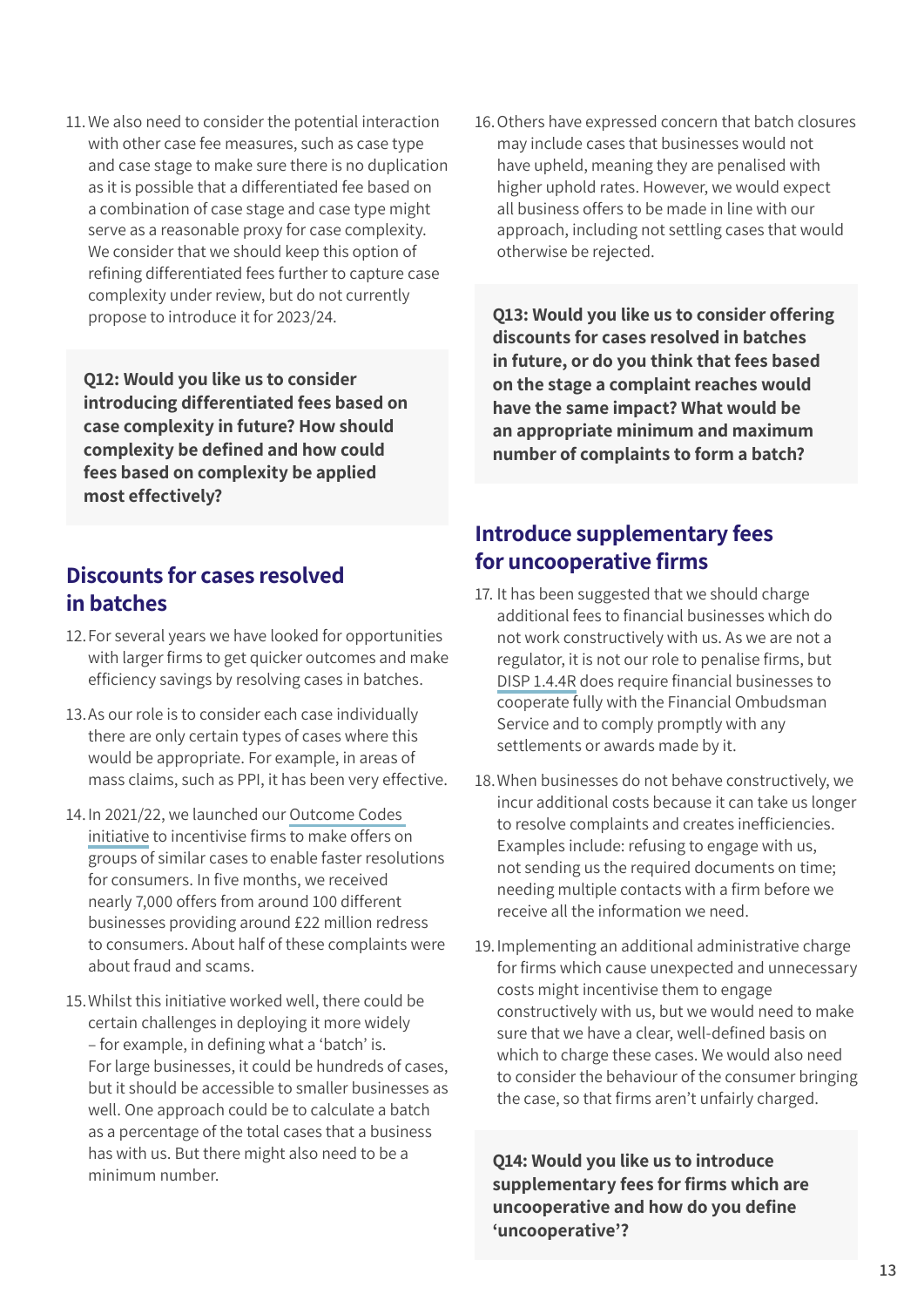## <span id="page-13-0"></span>Ideas we have considered but are not proposing to take forward

There are other ideas for improving our funding structure that we have carefully considered but do not think are viable at this point. We want to be open about how we have arrived at our choices and we would like you to let us know if you disagree with our conclusions.

Here we outline the options and the reasons we do not think they would be feasible.

#### 1

Introduce a tiered case fee based on volume of cases and firm size so that firms that bring a higher volume of cases get charged higher fees.

#### Why we believe it is not viable

It would be too complicated to work out and administer efficiently.

#### 2

Remove the three free cases allowance for non‑group firms so all businesses get charged for the caseload they generate.

#### Why we believe it is not viable

This would add significantly to our administrative costs and those of some smaller financial businesses.

### 3

Charge a higher fee for cases we find in favour of the consumer in line with the 'polluter pays' model.

#### Why we believe it is not viable

There is a risk that we would be perceived as upholding complaints motivated by financial incentive.

#### 4

Exercise our powers under the

[Financial Services and Markets Act 2000](https://www.legislation.gov.uk/ukpga/2000/8/section/230) to make a rule permitting an ombudsman to require a complainant to contribute to our costs where their behaviour was unreasonable or they caused a delay.

#### Why we believe it is not viable

We think that it would be unlikely to change behaviour. We already have the ability to dismiss a case if classed as 'frivolous or vexatious'. If a case is dismissed for this reason, there is no case fee chargeable to the firm.

Q15: Do you agree that these options should not be taken forward or should we reconsider any of them – and if so, why?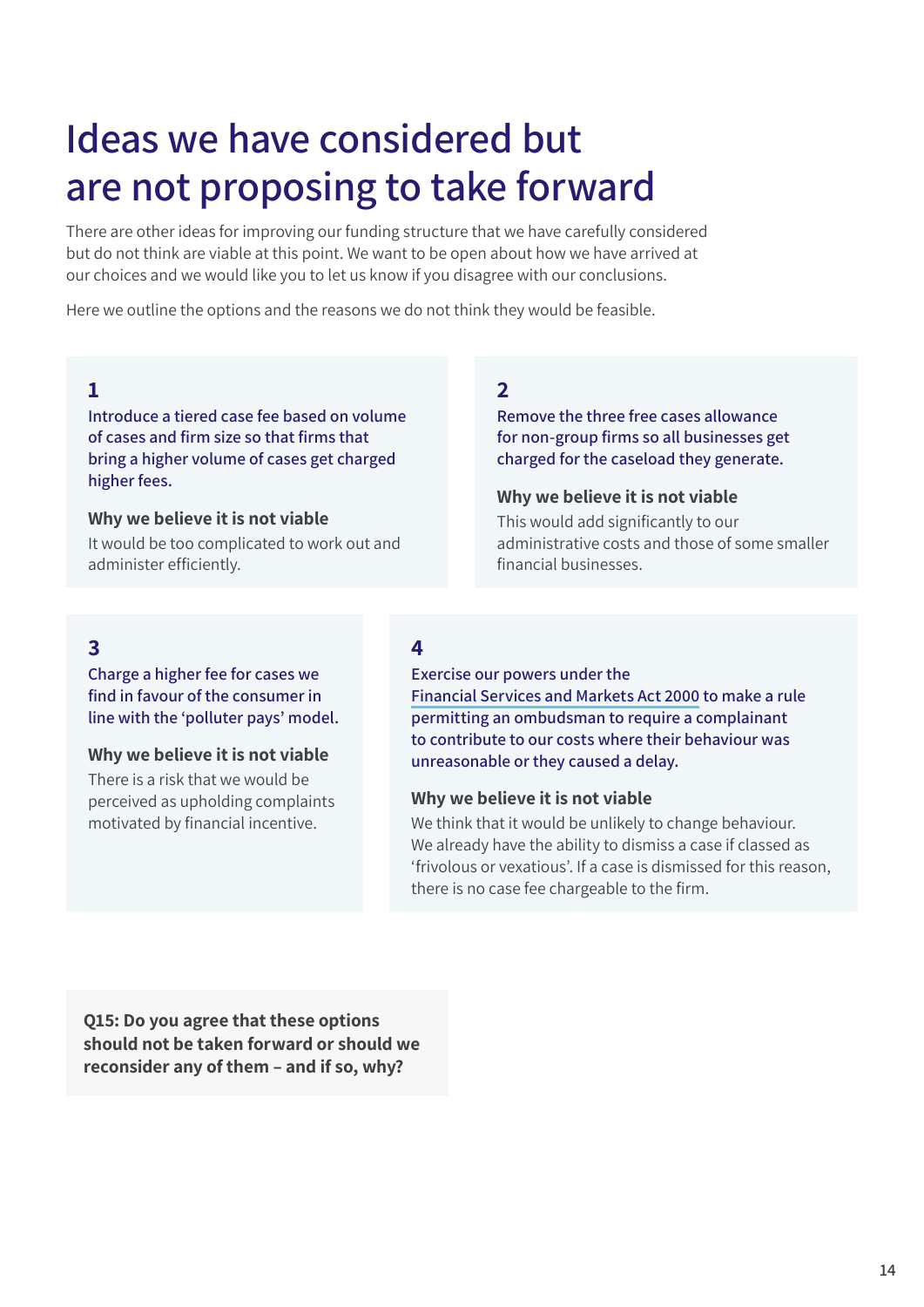## <span id="page-14-0"></span>How to respond

Please tell us what you think of our proposed options by emailing [consultations@financial‑ombudsman.org.uk](mailto:consultations%40financial-ombudsman.org.uk?subject=) by 5 August 2022.

A feedback statement will be published in October.

We will consult on our budget for 2023/24 in December, as part of our usual budget cycle.

The options we plan to take forward from this paper, based on your feedback, will form part of that consultation.